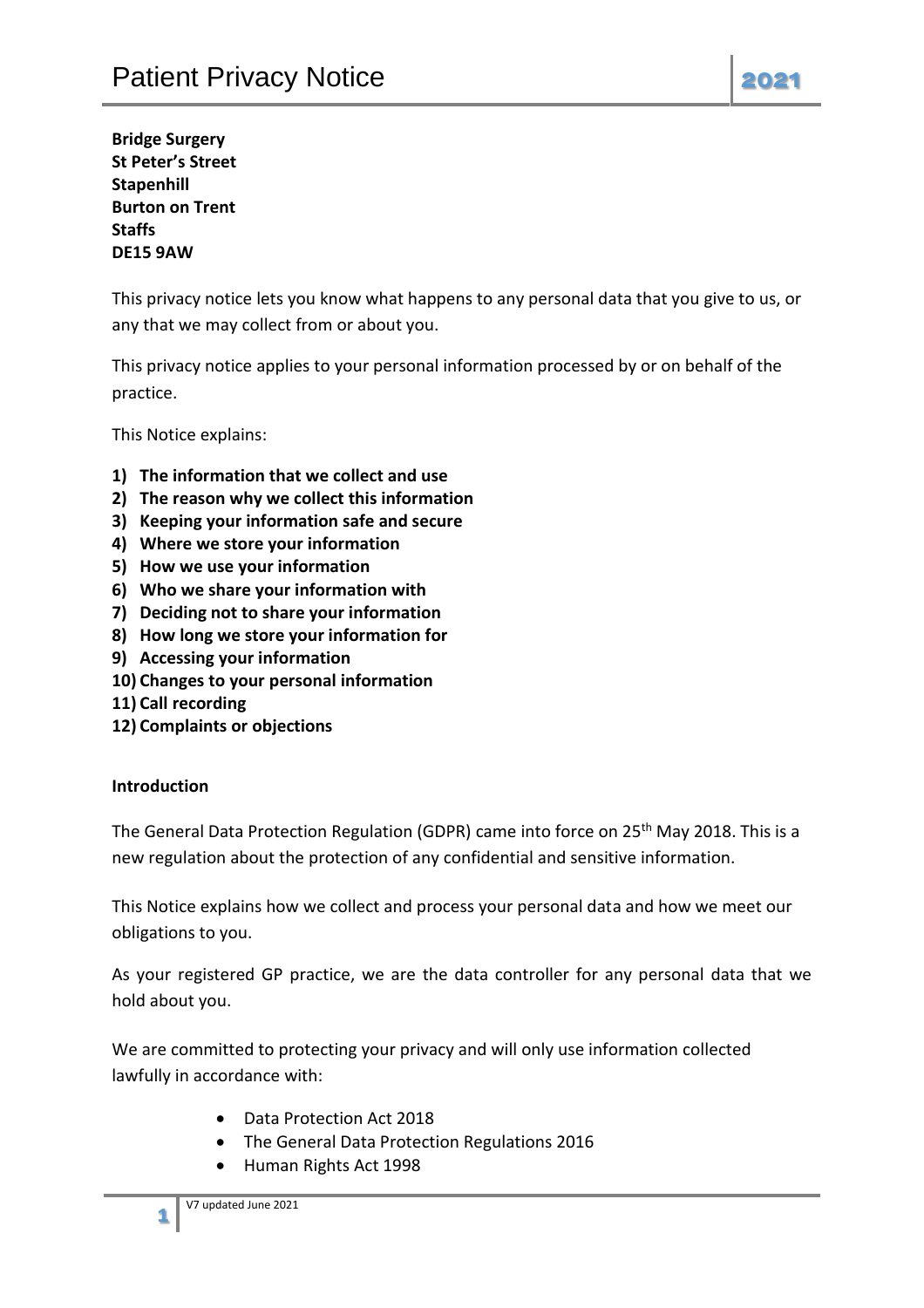- Common Law Duty of Confidentiality
- Health and Social Care Act 2012
- NHS Codes of Confidentiality, Information Security and Records Management
- Caldicott Principles
- Information sharing principle To Share or Not to Share Review

## **1) The information that we collect and use**

When you register with **Bridge Surgery** we must collect basic '**personal data'** about you. This includes your name, address, contact details such as email and mobile. We may also ask you for health information, ethnicity, sex and religious beliefs. This type of information is called **'Special data'**. We are required to do this to ensure your healthcare information is linked between other healthcare providers.

We will collect the following types of information from you or about you from a third party for example a hospital that help in the delivery of your care:

- Details about you, such as your address, legal representative, emergency contact details
- Any contact the surgery has had with you, such as appointments, clinic visits, emergency appointments, etc.
- Notes and reports about your health
- Details about your treatment and care
- Results of investigations such as laboratory tests, x-rays etc.
- Relevant information from other health professionals, relatives or those who care for you
- Your records will be retained in accordance with the NHS Code of Practice for Records Management

## **2) The reason why we collect this data**

The NHS Act 2006 and the Health and Social Care Act 2012 tell us that Practices need to promote and provide the health services in England, improve quality of services, reduce inequalities, conduct research, review performance of services and deliver education and training**.**

In order to provide your care, we need to collect and keep information about you and your health on our records. Your records are used to:

- Provide information to make health decisions made by care professionals with and for you
- Make sure your care is safe and effective
- Work with others providing you with care.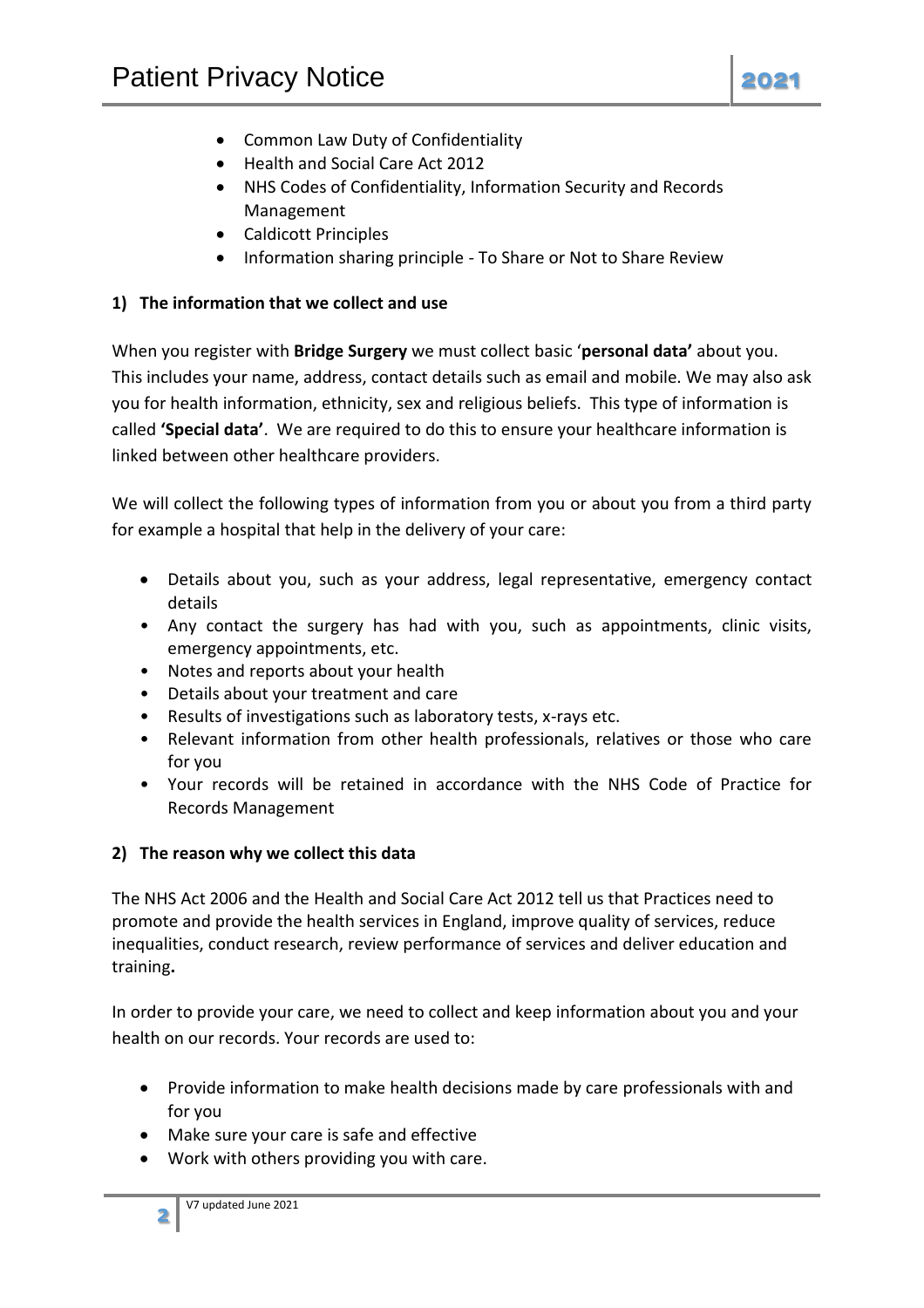We also may use, or share, your information for the following purposes:

- Looking after the health of the general public
- Making sure that our services can meet patient needs in the future
- Preparing statistics on NHS performance and activity (where steps will be taken to ensure you cannot be identified)
- Investigating concerns, complaints or legal claims
- Helping staff to review the care they provide to make sure it is of the highest standards
- Training and educating staff
- Research approved by the Local Research Ethics Committee. You will always be asked to provide consent to take part in research.
- The Practice may conduct reviews of medications prescribed to its patients. This is a review of prescribed medications to ensure patients receive the most appropriate, up to date and cost-effective treatments.

The health care professionals who provide you with care must maintain records about your health and any treatment or care you have received previously. This maybe at another GP Surgery or at a Hospital. These records help to provide you with the best possible healthcare.

NHS health records may be electronic, on paper or a mixture of both. We use several ways of working and through the use of computerised systems this helps to ensure that your information is kept confidential and secure.

### **Legal Basis for Processing your Personal Information**

We need to know your personal, sensitive and confidential data so that we can provide you with Healthcare services as a General Practice. Under the new rules called General Data Protection Regulation (GDPR) there are different reason why we may process your data, we mostly rely upon.

### **Personal data:**

**Article 6.1(e)** Processing is necessary for the performance of a task carried out in the public interest or in the exercise of official authority vested in the controller.

### **For personal data including special category (health) data:**

**Article 9.2(h)** Processing is necessary for the purposes of preventive or occupational medicine, for the assessment of the working capacity of the employee, medical diagnosis, the provision of health or social care systems and services on the basis of Union or Member State law or pursuant to contract with a health professional and subject to the conditions and safeguards referred to in paragraph 3.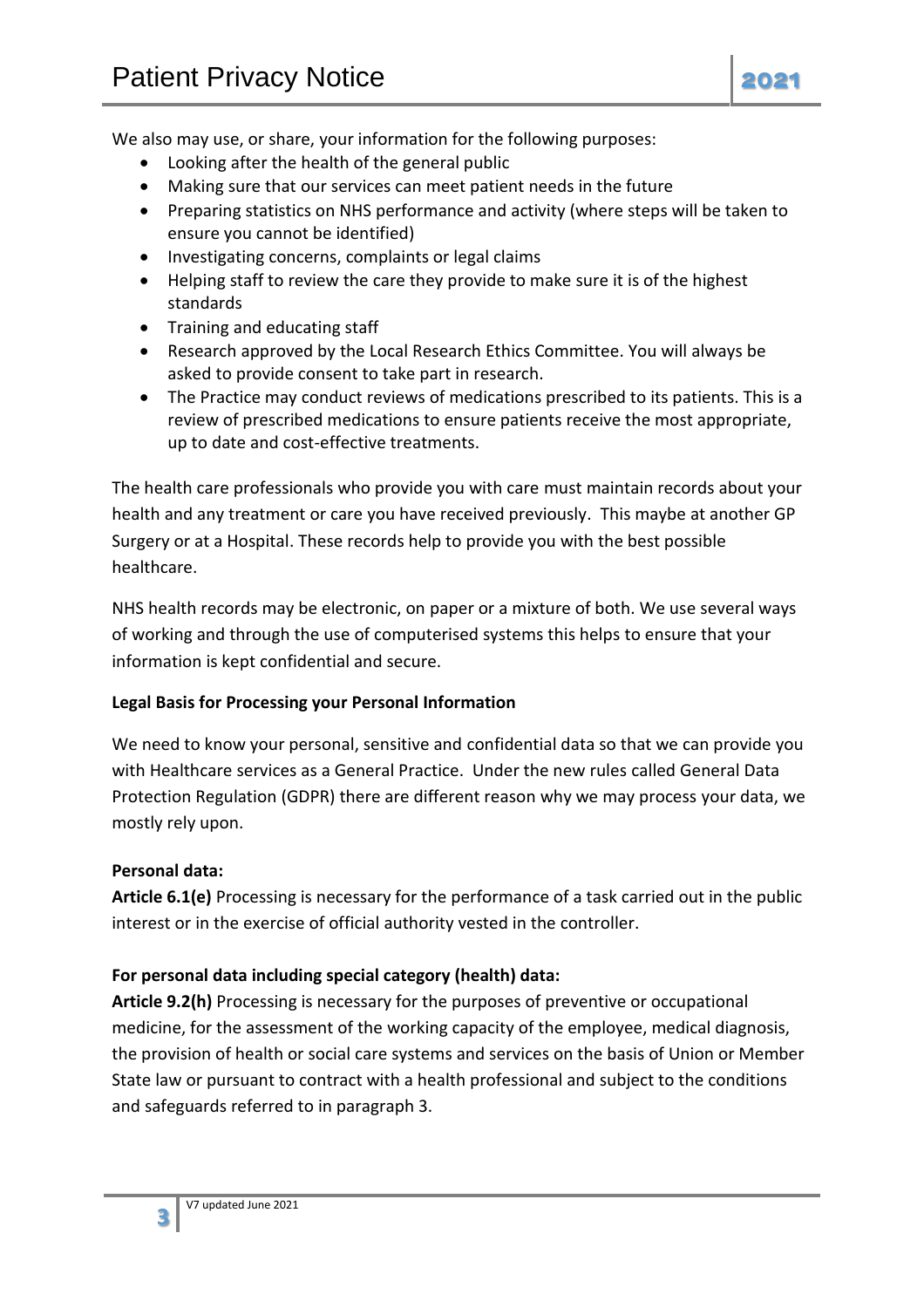We will also be using your data within the following regulations:

- To Protect your vital interests as a provider of medical care, particularly where the individual is a child or a vulnerable adult
- To Perform tasks in the public's interest to deliver preventative medicine, medical diagnosis, medical research
- For Legal obligations
- For Contractual obligations
- To Manage the health and social care system and services

### **3) Keeping your information safe and secure**

Every member of staff who works for an NHS organisation has a legal obligation to keep information about you confidential. We maintain our duty of confidentiality by conducting annual training and awareness, ensuring access to personal data is limited to the appropriate staff and information is only shared with organisations and individuals that have a legitimate and legal basis for access.

We will only ever use or pass on information about you if others involved in your care have a genuine need for it.

We will not disclose your information to any third party without your permission unless there are exceptional circumstances (i.e. life or death situations), where the law requires information to be passed on.

Our practice policy is to respect the privacy of our patients, their families and our staff and to maintain compliance with the General Data Protection Regulations (GDPR) and all UK specific Data Protection Requirements. Our policy is to ensure all personal data related to our patients will be protected.

All employees and sub-contractors who work with our practice are asked to sign a confidentiality agreement. The practice will, if required, sign a separate confidentiality agreement if necessary.

All the personal data we hold about you is processed in the UK.

### **4) Where we store your information**

Your information will be collected either electronically using secure NHS Mail or a secure electronic record transferred over an NHS encrypted network connection. In addition physical information will be sent to your practice. This information will be retained within your GP's electronic patient record or within your physical medical records.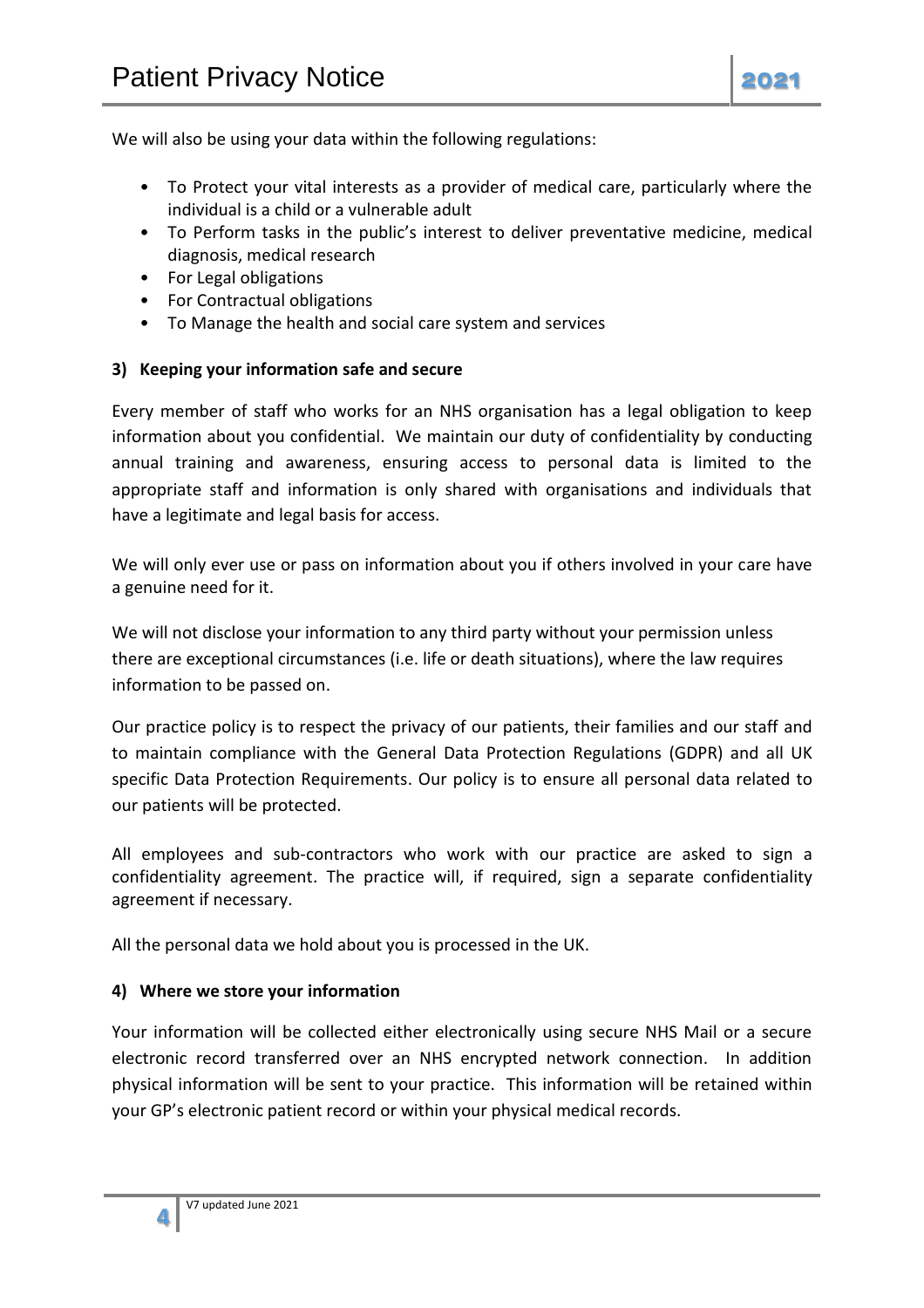## **5) How we use your information**

We may use your name, contact details and email address to inform you of services that may benefit you, with your consent only. There may be occasions where you will be asked if would like you to take part in innovations, research, improving services or identifying trends. We will always ask for your consent before we do this and you can choose to opt out at any stage.

## **6) Who we share your information with**

We may also share your information, subject to strict agreements on how it will be used, with the following organisations;

- NHS Trusts / Foundation Trusts
- GP's
- Community services such as district nurses, rehabilitation services, telehealth and out of hospital services.
- Child health services that undertake routine treatment or health screening
- Urgent care organisations, minor injury units or out of hours services
- Community hospitals
- Palliative care hospitals
- Care Homes
- Mental Health Trusts
- Hospitals
- Social Care organisations
- NHS Commissioning Support Units
- Independent Contractors such as dentists, opticians, pharmacists
- Private Sector Providers
- Voluntary Sector Providers
- Ambulance Trusts
- Clinical Commissioning Groups
- NHS England (NHSE) and NHS Digital (NHSD)
- Local Authorities
- Education Services
- Fire and Rescue Services
- Police & Judicial Services
- Other 'data processors' which you will be informed of

Your information will only be shared if it is for the provision of your care or required for our statutory function and legal obligations.

### **Third party processors**

When we use a third party service provider to process data on our behalf we will always have an appropriate agreement in place to ensure that they keep the data secure, that they do not use or share information other than in accordance with our instructions and that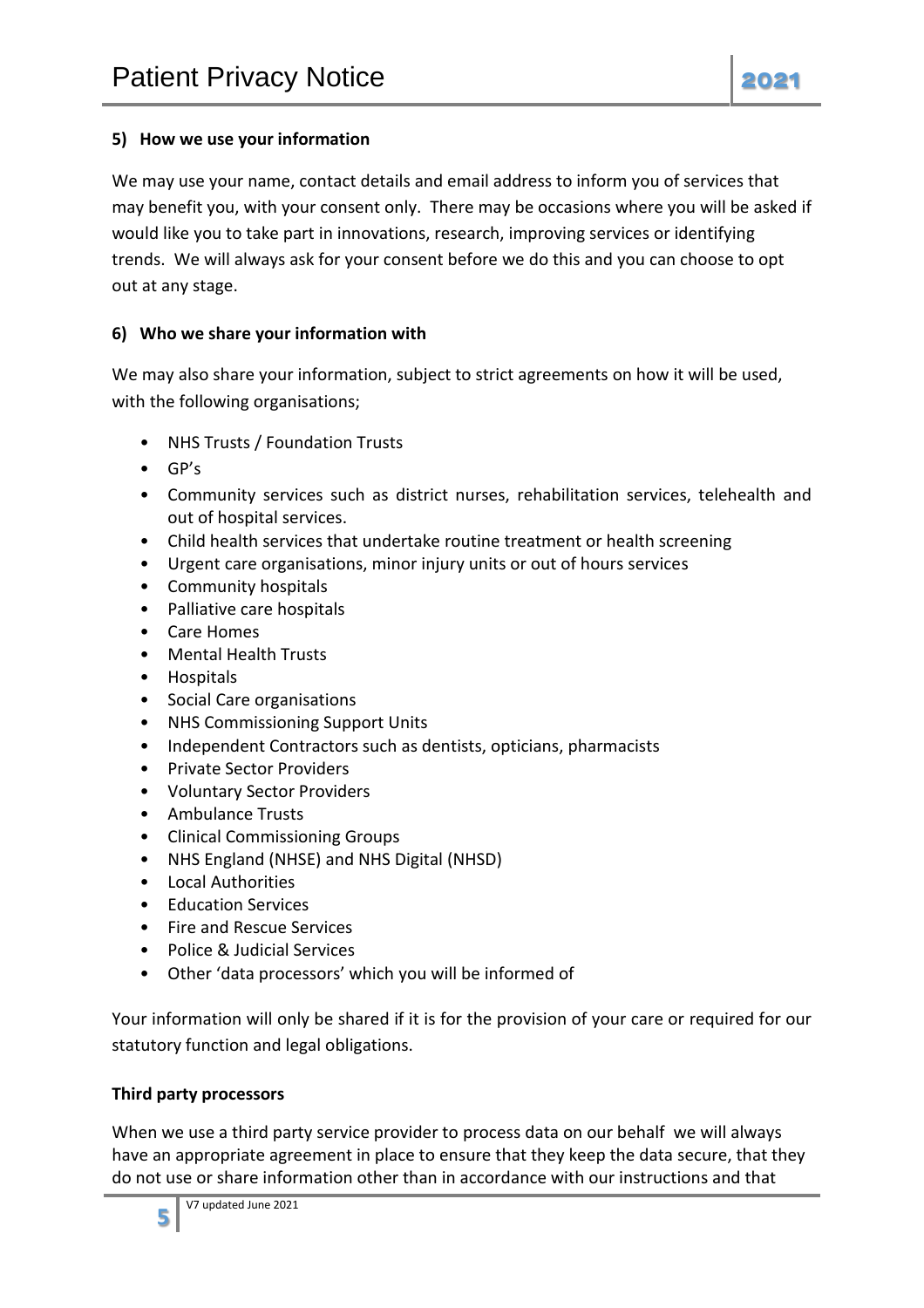they are operating appropriately. An example of functions that may be carried out by third parties includes:

- Companies that provide IT services & support, including our core clinical systems; systems which manage patient facing services (such as our website and service accessible through the same); data hosting service providers; systems which facilitate appointment bookings or electronic prescription services; document management services etc.
- The systems that are contracted to maintain and store on our behalf are:

SystmOne

Accurx

The safety and availability of your data is our utmost concern and we are confident that this approach will improve data security, integrity and performance.

## **Health Risk Screening / Risk Stratification**

Health Risk Screening or Risk Stratification is a process that helps your GP to determine whether you are at risk of an unplanned admission or deterioration in health. By using selected information such as age, gender, NHS number, diagnosis, existing long term condition(s), medication history, patterns of hospital attendances, admissions and periods of access to community care your GP will be able to judge if you are likely to need more support and care from time to time, or if the right services are in place to support the local population's needs.

To summarise Risk Stratification is used in the NHS to:

- Help decide if a patient is at a greater risk of suffering from a particular condition
- Prevent an emergency admission
- Identify if a patient needs medical help to prevent a health condition from getting worse
- Review and amend provision of current health and social care services.

Your GP may use computer based calculations to identify if you are at risk, with support from the local Commissioning Support Unit.

Your GP will conduct this process outside of your GP appointment. This process is conducted electronically and without human intervention. The resulting report is reviewed by a healthcare team of staff within the Practice. This may result in contact being made with you if alterations to the provision of your care are identified.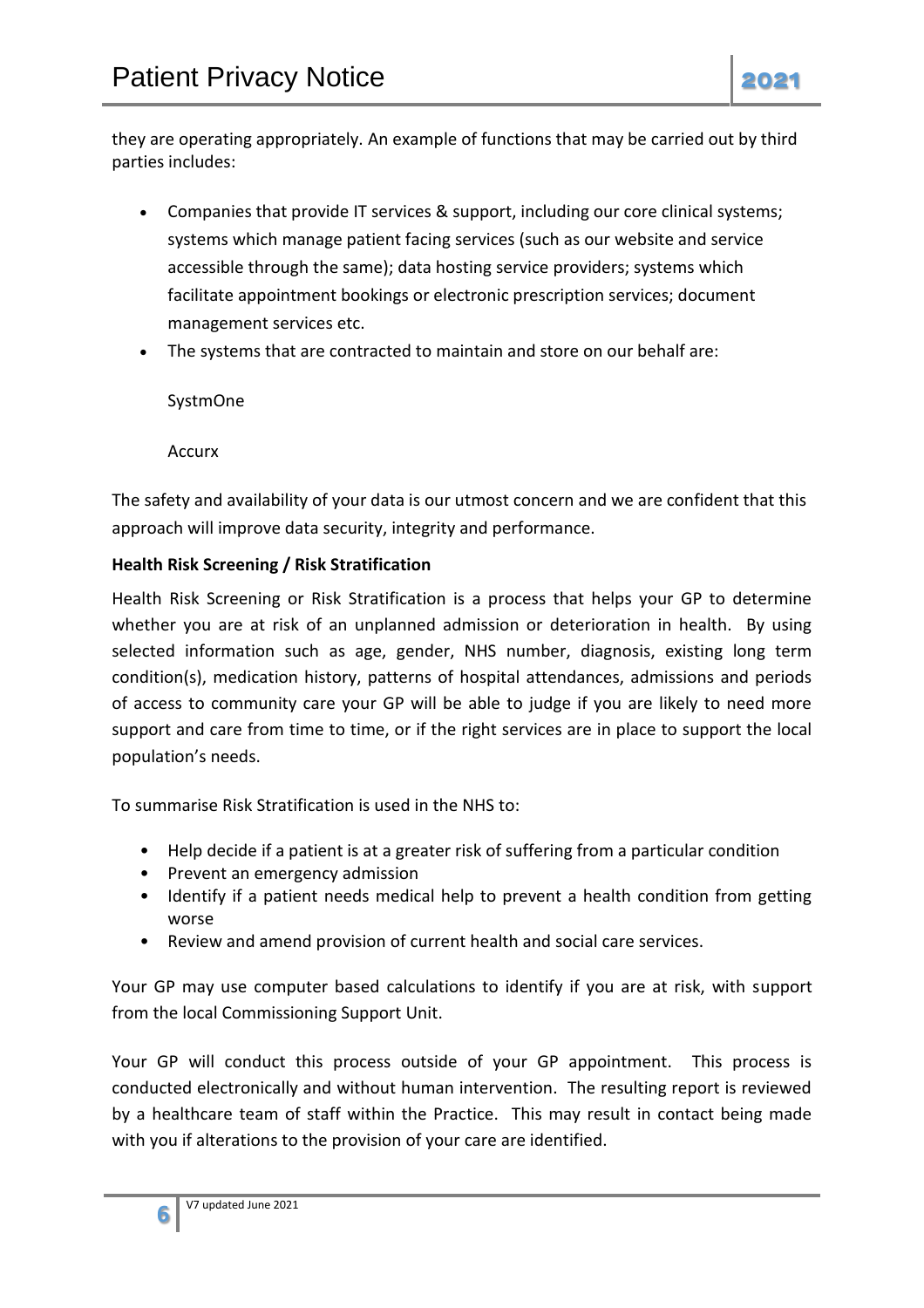The Secretary of State for Health and Social Care has granted permission for personal data to be used for the purposes of risk stratification; this is because it would take too long to carry out a manual review of all patients. You have the right to object to your information being used in this way.

## **Medicines Management**

The Practice may conduct Medicines Management Reviews of medications prescribed to its patients. This service performs a review of prescribed medications to ensure patients receive the most appropriate, up to date and cost-effective treatments.

If you decide to object to this, you should be aware that this may have a negative impact on the timely provision of your direct care. Should you wish to object please contact the Practice Manager.

### **Research**

This practice may undertake accredited research projects. Where this involves accessing or disclosing identifiable patient information, we will only do so with your explicit consent and with approval from the Research Ethics Committee or where we have been provided with special authority to do so without consent.

### **National screening programmes**

- The NHS provides national screening programmes so that certain diseases can be detected at an early stage.
- These screening programmes include bowel cancer, breast cancer, cervical cancer, aortic aneurysms and a diabetic eye screening service.
- The law allows us to share your contact information with Public Health England so that you can be invited to the relevant screening programme.

More information can be found at: [https://www.gov.uk/topic/population-screening](https://www.gov.uk/topic/population-screening-programmes)[programmes](https://www.gov.uk/topic/population-screening-programmes)

### **Clinical Audit**

**7**

This practice contributes to national and internal clinical audits so that healthcare can be checked and reviewed.

• Information from medical records can help doctors and other healthcare workers measure and check the quality of care which is provided to you.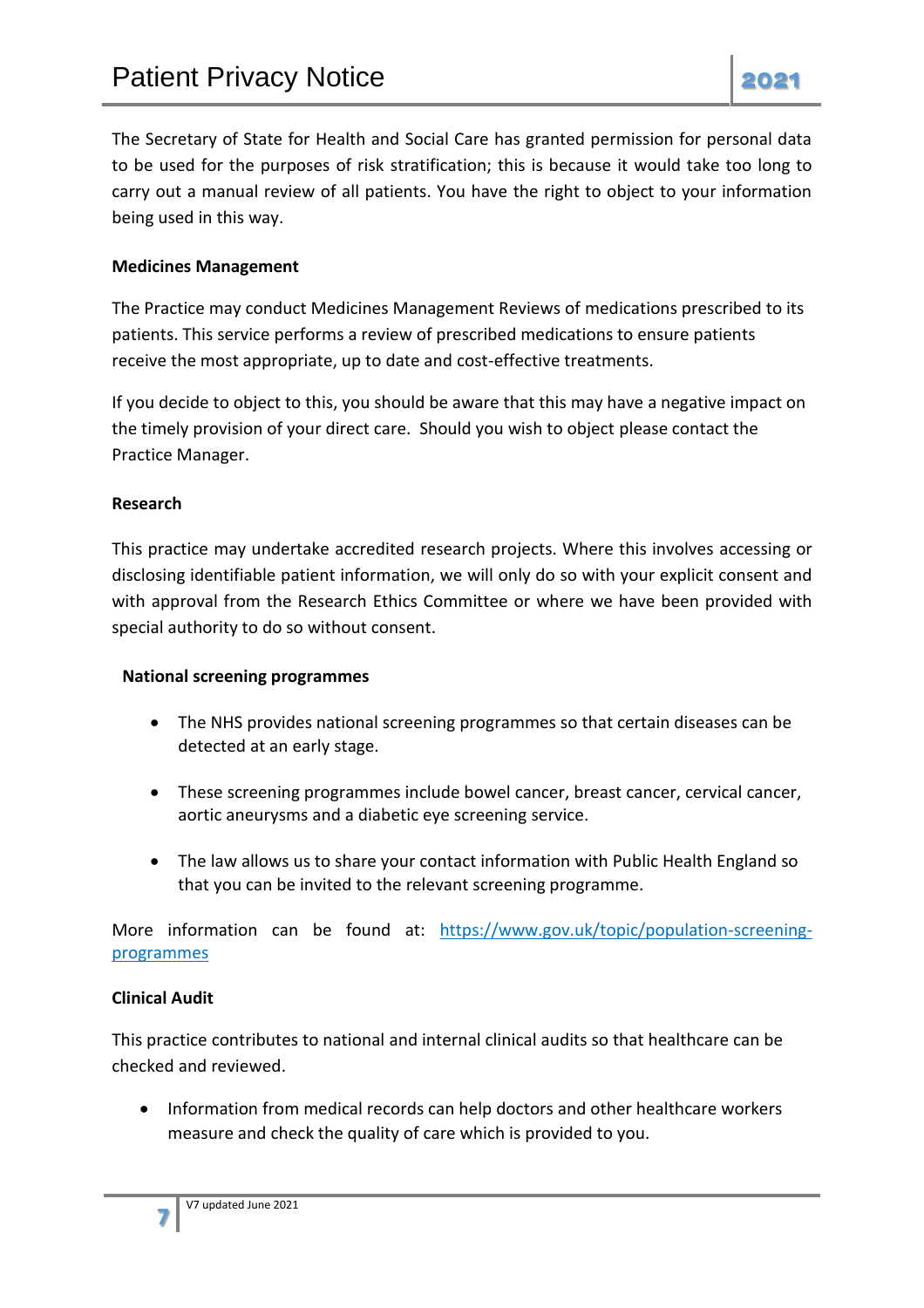- The results of the checks or audits can show where hospitals are doing well and where they need to improve.
- The results of the checks or audits are used to recommend improvements to patient care.

## **Summary Care Record**

NHS England have also created a Summary Care Record which contains information about medication you are taking, allergies you suffer from and any bad reactions to medication that you have had in the past.

The shared record means patients do not have to repeat their medical history at every care setting.

Your record will be automatically setup to be shared with the organisations listed above, however you have the right to ask your GP to stop your record from being shared or only allow access to parts of your record.

Your electronic health record contains lots of information about you. In most cases, particularly for patients with complex conditions and care arrangements, this means that you get the best care and means that the person involved in your care has all the information about you. The shared record means patients do not have to repeat their medical history at every care setting.

## **7) If you decide not to share your Information (Opting –Out)**

You have the right to withdraw your consent at any time for any instance of processing, provided consent is the legal basis for the processing. Please contact your GP Practice for further information and to raise your objection.

You have a choice about whether you want your confidential patient information to be used in this way. If you are happy with this use of information you do not need to do anything. If you do choose to opt out your confidential patient information will still be used to support your individual care.

## **National Data opt out**

Health and care organisations have until September 2021 to put systems and processes in place so they can be compliant with the national data opt-out and apply your choice to any confidential patient information they use or share for purposes beyond your individual care. Our organisation is working towards compliance with the national data opt-out policy.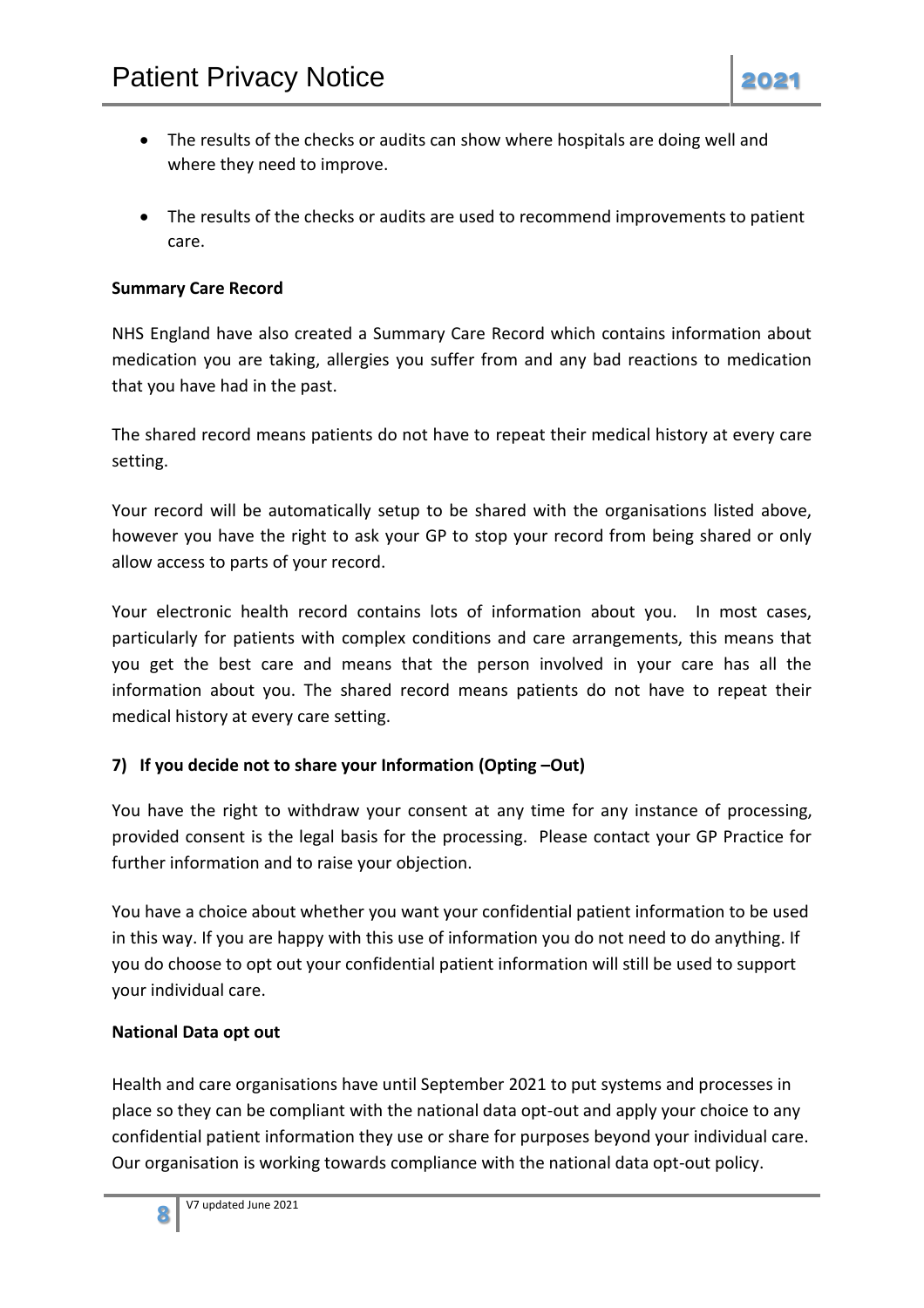- See what is meant by confidential patient information
- Find examples of when confidential patient information is used for individual care and examples of when it is used for purposes beyond individual care
- Find out more about the benefits of sharing data
- Understand more about who uses the data
- Find out how your data is protected
- Be able to set or change your opt-out setting
- Find the contact telephone number if you want to know any more or to set/change your opt-out by phone
- See the situations where the opt-out will not apply

You can also find out more about how patient information is used at: <https://www.hra.nhs.uk/information-about-patients/> (which covers health and care research);

<https://understandingpatientdata.org.uk/what-you-need-know> (which covers how and why patient information is used, the safeguards and how decisions are made)

You can change your mind about your choice at any time.

Data being used or shared for purposes beyond individual care does not include your data being shared with insurance companies or used for marketing purposes and data would only be used in this way with your specific agreement.

- **Right to object:** If we are using your data because it is necessary for our legal requirements to do so, and you do not agree, you have the right to object. We will respond to your request within 30 days (although we may be allowed to extend this period in certain cases). Generally, we will only disagree with you if certain limited conditions apply.
- **Right to withdraw consent**: Where we have obtained your consent to process your personal data for certain activities (for example for a research project), you may withdraw your consent at any time.
- **Right of data portability:** If you wish to transfer your data from us to another GP Practice we will help with this with a data transfer called GP to GP and transfer of your medical records.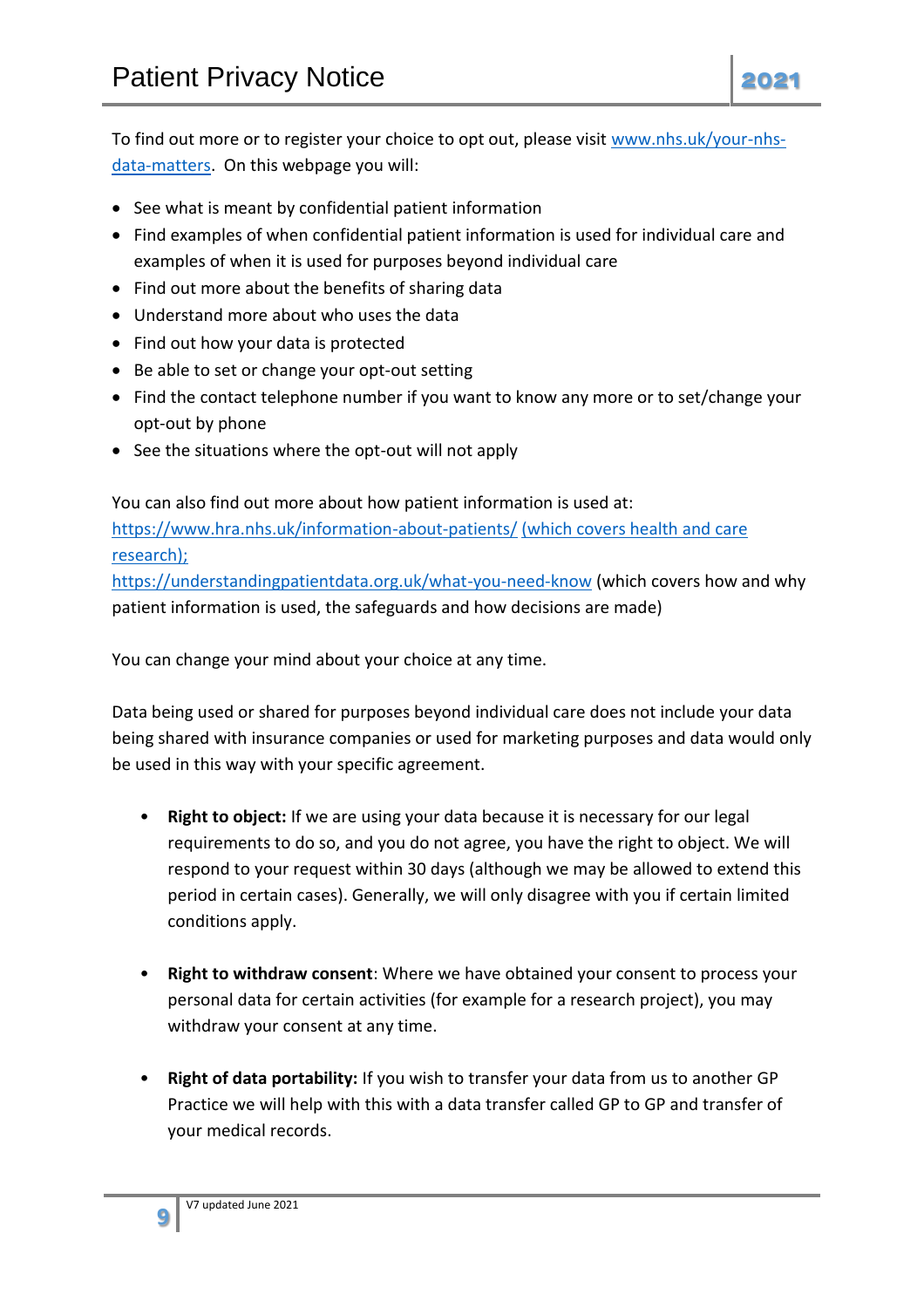The NHS Records Management Code of Practice 2020 will replace the 2016 version. Specific retention periods are listed in *Appendix II: Retention Schedule*. (Approval due June 2021)

Please [click here](https://www.nhsx.nhs.uk/media/documents/NHSX_Records_Management_Code_of_Practice_2020_3.pdf) to open a copy of the 2020 NHS retention period policy.

## **9) Access to your personal information**

The General Data Protection Regulations allows you to find out what information is held about you including information held within your medical records, either in electronic or physical format. This is known as a 'Subject Access Request '.

You also have the right to have it amended should it be inaccurate this is called:

• **Right to erasure:** In certain situations you have the right to request us to "erase" your personal data. We will respond to your request within 30 days (although we may be allowed to extend this period in certain cases) and will only disagree with you if certain limited conditions apply.

In order to request access to your information, you need to do the following:

- Your request should be made to the GP Practice
- For information from the hospital you should write direct to them
- We are required to respond to you within 30 days
- You will need to give adequate information (for example full name, address, date of birth, NHS number) and details of your request
- We will also ask you to provide additional information before we release information to you

You should however be aware that some details in your health records may not be able to be given to you. This will be in the interests of your wellbeing or to protect the identity of a third party.

# **10) Changes to your personal information**

It is important that you tell the person treating you if any of your details such as your name or address have changed or if any of your details such as date of birth is incorrect in order for this to be amended. You have a responsibility to inform us of any changes so our records are accurate and up to date for you.

# **11) Call Recording**

The practice records incoming and outgoing telephone calls into the practice.

The purpose of call recording is for training and monitoring purposes. This includes the provision of a record of incoming and outgoing calls which can: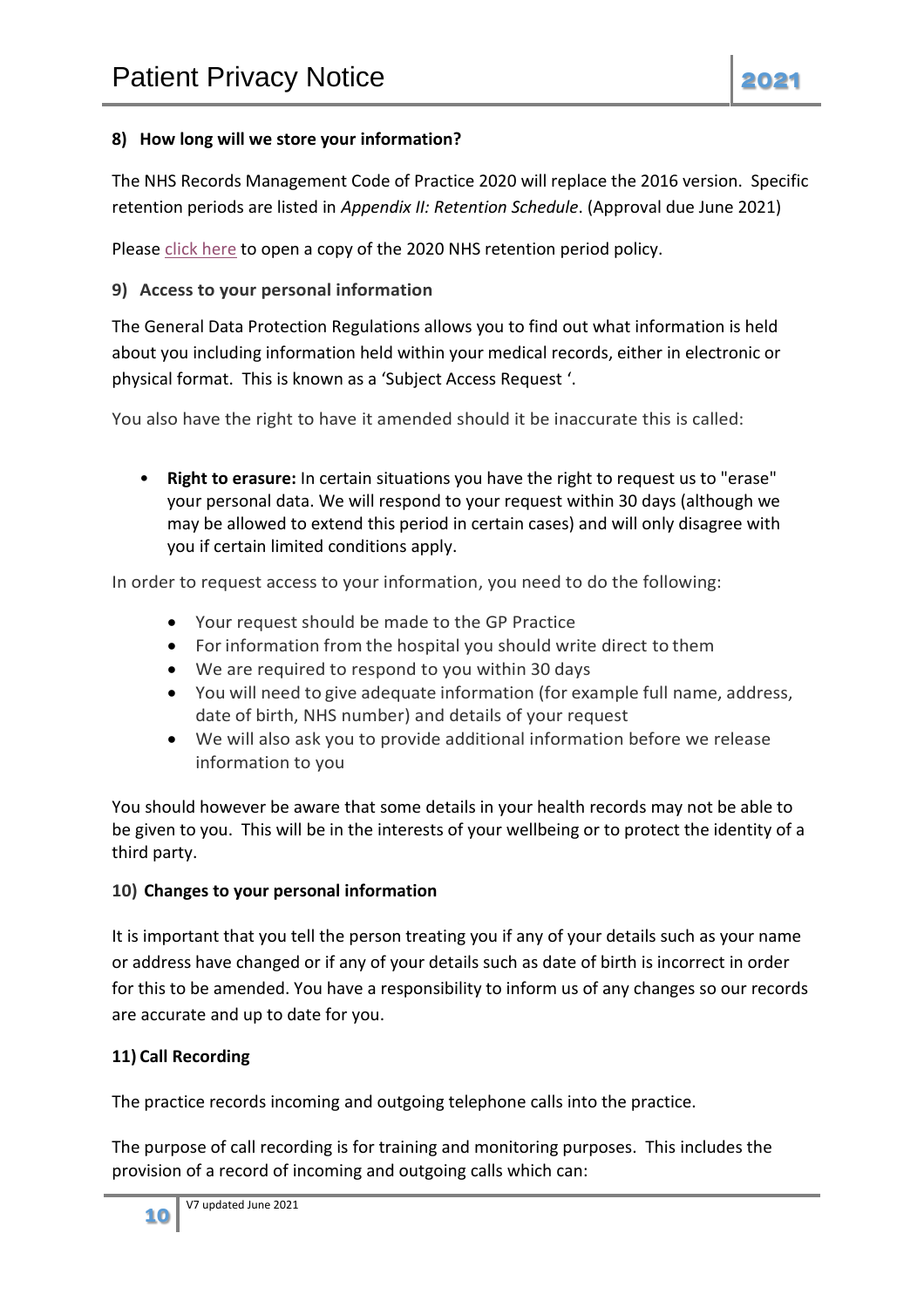- Identify practice staff training needs
- Protect practice staff from nuisance or abusive calls
- Establish facts relating to incoming/outgoing calls made (e.g. complaints)
- identify any issues in practice processes with a view to improving them (e.g. to aid workforce planning)

The practice will make every reasonable effort to advise callers that their call may be recorded and for what purpose the recording may be used. This will normally be via a prerecorded message within the telephone system and via signage at the practice. The voice file will be stored within the telephone recording system software to which the same rules of confidentiality will apply. The practice's data protection registration covers voice files similarly to other data.

## **12) Complaints or objections**

Should you have any concerns about how your information is managed at the GP practice please contact the Practice Manager, Mrs Julie Finch. If you are still unhappy following a review by the GP practice, you have a right to lodge a complaint with the Information Commissioner.

Information Commissioner: Wycliffe house Water Lane Wilmslow Cheshire SK9 5AF

Tel: 01625 545745 [www.informationc](http://www.information/)ommissioner.gov.uk

If you are happy for your data to be extracted and used for the purposes described in this privacy notice, then you do not need to do anything. If you have any concerns about how your data is shared, then please contact the Practice Data Protection Officer.

If you would like to know more about your rights in respect of the personal data we hold about you, please contact the Data Protection Officer as below.

## **Data Protection Officer:**

The Practice Data Protection Officer is Tara Moylan of Howbeck Healthcare. Any queries in regard to Data Protection issues should be addressed to:

[DPO.healthcare@nhs.net](mailto:DPO.healthcare@nhs.net) or 01270 275217